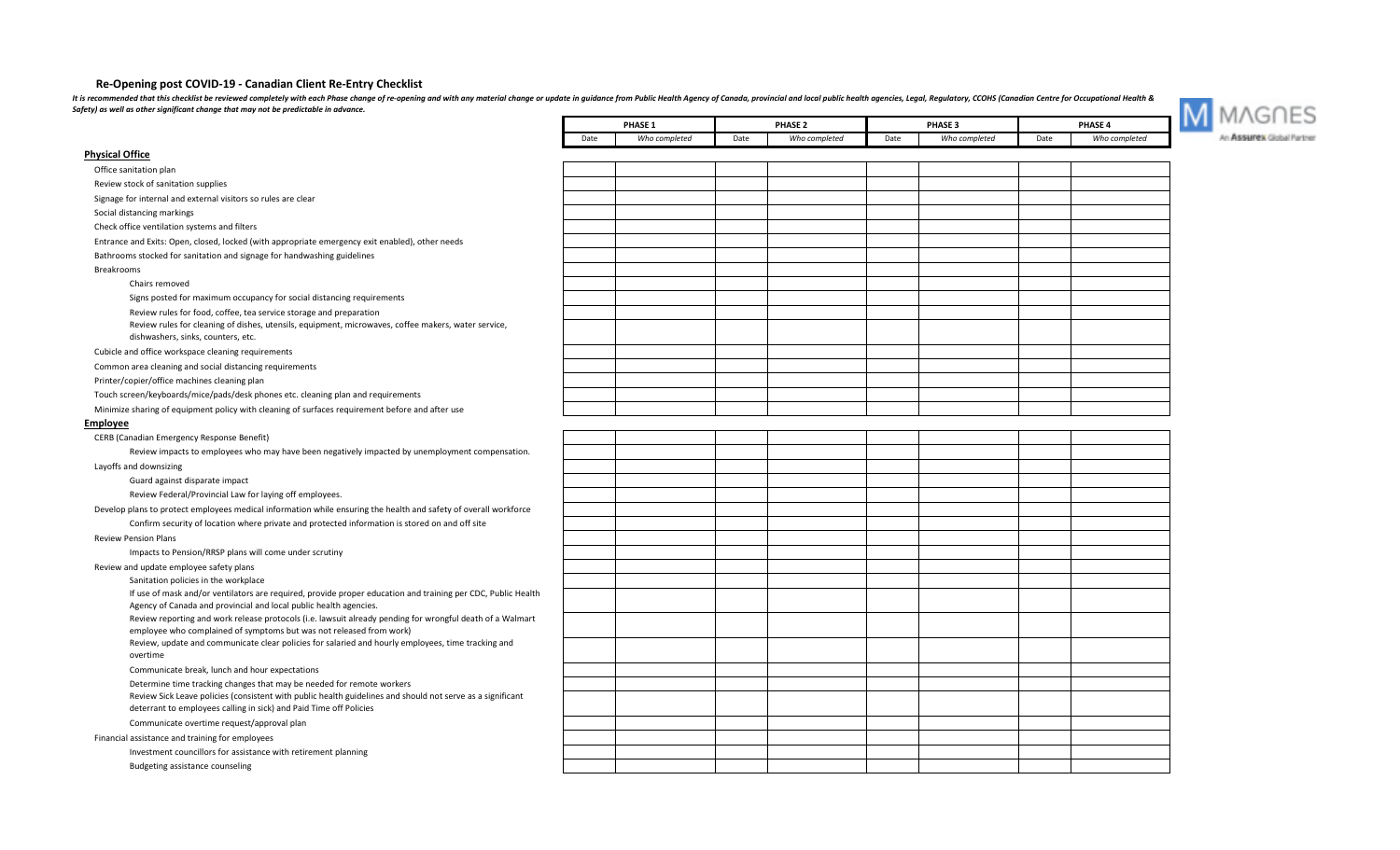| What financial fears or concerns can you reduce or eliminate to allow increased productivity                                                 |  |  |  |  |
|----------------------------------------------------------------------------------------------------------------------------------------------|--|--|--|--|
| Wellness plan review and updates                                                                                                             |  |  |  |  |
| Mental health resources                                                                                                                      |  |  |  |  |
| On-site or telehealth access for mental health resources                                                                                     |  |  |  |  |
| List of resources to access for improved mental health and wellbeing                                                                         |  |  |  |  |
| Employee Assistance Program Hotline                                                                                                          |  |  |  |  |
| Wellness Together Canada - ca.portal.gs / 866-585-0445 - resources, e-courses, free counselling                                              |  |  |  |  |
| E-couch (a self help interactive program with modules for depression, generalized anxiety & worry,                                           |  |  |  |  |
| social anxiety, relationship breakdown, loss and grief).www.ecouch.anu.edu.au                                                                |  |  |  |  |
| Canada Suicide Prevention Service (CSPS) 1-833-456-4566, available 24/7, bilingual service                                                   |  |  |  |  |
| The Lifeline Canada Foundation - thelifelinecanada.ca - a cross-Canada directory of Mental Health/Crisis<br>Services                         |  |  |  |  |
| Education on mental health benefits available on employer plan                                                                               |  |  |  |  |
| Posted reminders of resources and health checks                                                                                              |  |  |  |  |
| E-mail tag lines to report concerns or link to resources                                                                                     |  |  |  |  |
| Mindfulness training, newsletters, blogs, etc.                                                                                               |  |  |  |  |
| Calmness apps                                                                                                                                |  |  |  |  |
| Training of managers and employee volunteers on Mental Health First Aid. www.mhfa.ca                                                         |  |  |  |  |
| Provide calm spaces for self care/Recharge Room                                                                                              |  |  |  |  |
| Physical health resources                                                                                                                    |  |  |  |  |
| Exercise reminders and access to space/time for physical activity                                                                            |  |  |  |  |
| Ergonomics training and review of workspaces                                                                                                 |  |  |  |  |
| Sleep tips and reminders                                                                                                                     |  |  |  |  |
| Personal hygiene reminder signage                                                                                                            |  |  |  |  |
| Dietary tips                                                                                                                                 |  |  |  |  |
| Water challenges and reminders                                                                                                               |  |  |  |  |
| Remote Workforce                                                                                                                             |  |  |  |  |
| Review remote workforce plan                                                                                                                 |  |  |  |  |
| Ordering of supplies procedure                                                                                                               |  |  |  |  |
| Technology equipment inventory and use policy                                                                                                |  |  |  |  |
| Policy for providing internet and cell services                                                                                              |  |  |  |  |
| Internet and data security procedures and protocols                                                                                          |  |  |  |  |
| Remote access, retrieval and wipe capability for company data                                                                                |  |  |  |  |
| Video meeting access and policies                                                                                                            |  |  |  |  |
| Plan for employee check in to proactively understand needs for support/assistance                                                            |  |  |  |  |
| Virtual ergonomic check of home office set up                                                                                                |  |  |  |  |
| Inventory and decisions/policy on any longer term furniture, equipment, supply needs                                                         |  |  |  |  |
| Productivity KPI's, measures and communication plan                                                                                          |  |  |  |  |
| Physical and mental wellness checks and resources                                                                                            |  |  |  |  |
|                                                                                                                                              |  |  |  |  |
| Ideas for regular connection/collaboration with in-office colleagues for productivity, engagement and culture                                |  |  |  |  |
| In Office Workforce                                                                                                                          |  |  |  |  |
| Social distancing rules for the office                                                                                                       |  |  |  |  |
| Rules for entering officewhat is your policy                                                                                                 |  |  |  |  |
| Mandatory self report of symptoms or vulnerabilities per The Public Health Agency of<br>Canada/provincial and local public health guidelines |  |  |  |  |
| Temperature checks prior to entry: required, encouraged, optional, other                                                                     |  |  |  |  |
| Masks: required, encouraged, optional, other                                                                                                 |  |  |  |  |
| Gloves: required, encouraged, optional, other                                                                                                |  |  |  |  |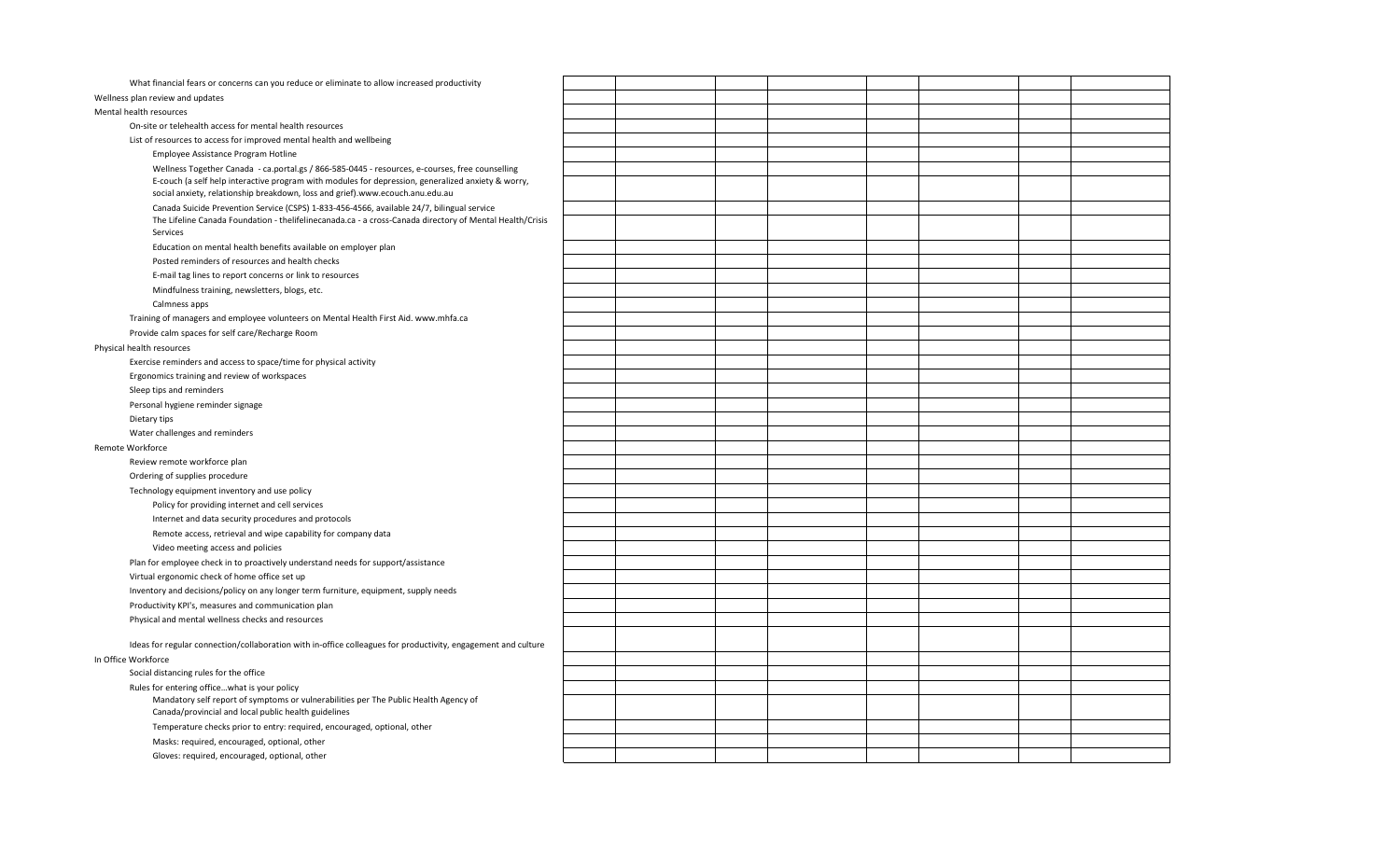| Testing: required, encouraged, optional, other                                                                                                                                                             |  |  |  |  |
|------------------------------------------------------------------------------------------------------------------------------------------------------------------------------------------------------------|--|--|--|--|
| Rules for testing, contact tracing and reporting if someone is positive                                                                                                                                    |  |  |  |  |
| Make sure it is compliant with current privacy laws and HR regulatory guidance                                                                                                                             |  |  |  |  |
| Rules for reporting, responding to concerns and sending employees home when necessary without fear of                                                                                                      |  |  |  |  |
| losing job                                                                                                                                                                                                 |  |  |  |  |
| Ideas for in-office employees to maintain connection/collaboration with remote workers to maintain<br>productivity, engagement and culture                                                                 |  |  |  |  |
| Rules for former break rooms, conference rooms and other social communing areas                                                                                                                            |  |  |  |  |
| Sanitation requirements                                                                                                                                                                                    |  |  |  |  |
| Staged work and break hours                                                                                                                                                                                |  |  |  |  |
| <b>Traveling Workforce</b>                                                                                                                                                                                 |  |  |  |  |
| Decide if the travel is necessary/essential or if it could be accomplished in another way                                                                                                                  |  |  |  |  |
| Between offices                                                                                                                                                                                            |  |  |  |  |
| Policies for travel and re-entry into office                                                                                                                                                               |  |  |  |  |
| To/from client/carrier/vendor locations local                                                                                                                                                              |  |  |  |  |
| Policy to ensure your employees adhere to safest standards of yours vs. other place visiting (use The<br>Public Health Agency of Canada/provincial and local public health guidelines as minimum required) |  |  |  |  |
| Make sure any visitors understand your expectations                                                                                                                                                        |  |  |  |  |
| Interprovince/National travel                                                                                                                                                                              |  |  |  |  |
| Review the Government of Canada travel health notices before planning/undertaking any travel.                                                                                                              |  |  |  |  |
| Know the Phase/open/close status of other provinces visiting or passing through                                                                                                                            |  |  |  |  |
| Review travel policies and costs of travel plan changes                                                                                                                                                    |  |  |  |  |
| Review travel insurance plans                                                                                                                                                                              |  |  |  |  |
| <b>International Travel</b>                                                                                                                                                                                |  |  |  |  |
| Review the Government of Canada travel health notices before planning/undertaking any travel.                                                                                                              |  |  |  |  |
| Review and decide/follow Federal/Provincial policy for any quarantine requirements before return to<br>office                                                                                              |  |  |  |  |
| International medical plans and access                                                                                                                                                                     |  |  |  |  |
| Policy for closed travel or stay in place orders                                                                                                                                                           |  |  |  |  |
| Policy for repatriation                                                                                                                                                                                    |  |  |  |  |
| Review travel policies and costs of travel plan changes                                                                                                                                                    |  |  |  |  |
| Review travel insurance plans                                                                                                                                                                              |  |  |  |  |
| <b>Client Related Issues</b>                                                                                                                                                                               |  |  |  |  |
| Introductions to income opportunities and referrals                                                                                                                                                        |  |  |  |  |
| How can you help your clients make more money                                                                                                                                                              |  |  |  |  |
| Introduction to resources                                                                                                                                                                                  |  |  |  |  |
| What resources are you using to run your business that may be helpful to your clients<br>$\sim$                                                                                                            |  |  |  |  |
| tools or resources, etc.                                                                                                                                                                                   |  |  |  |  |
| $\sim$<br>Pandemic tip sheets for some higher risk and essential occupations & industries)                                                                                                                 |  |  |  |  |
| Human Resources tools and strategic guidance                                                                                                                                                               |  |  |  |  |
| Review and discuss ways to enhance client experience                                                                                                                                                       |  |  |  |  |
| Review, understand and advise on client supply chain issues and concerns                                                                                                                                   |  |  |  |  |
| <b>Carrier Non-Travel Related Issues</b>                                                                                                                                                                   |  |  |  |  |
| Plan to keep up to date on most current coverage offerings                                                                                                                                                 |  |  |  |  |
| Plans for efficient carrier/product training for a distributed workforce                                                                                                                                   |  |  |  |  |
| your clients                                                                                                                                                                                               |  |  |  |  |
| Vendor non-travel related issues                                                                                                                                                                           |  |  |  |  |
| Ask vendor prior to interaction what are their workforce guidelines i.e. temperature, masks, gloves, etc.                                                                                                  |  |  |  |  |
| Ask for policies on no-contact or limited contact delivery                                                                                                                                                 |  |  |  |  |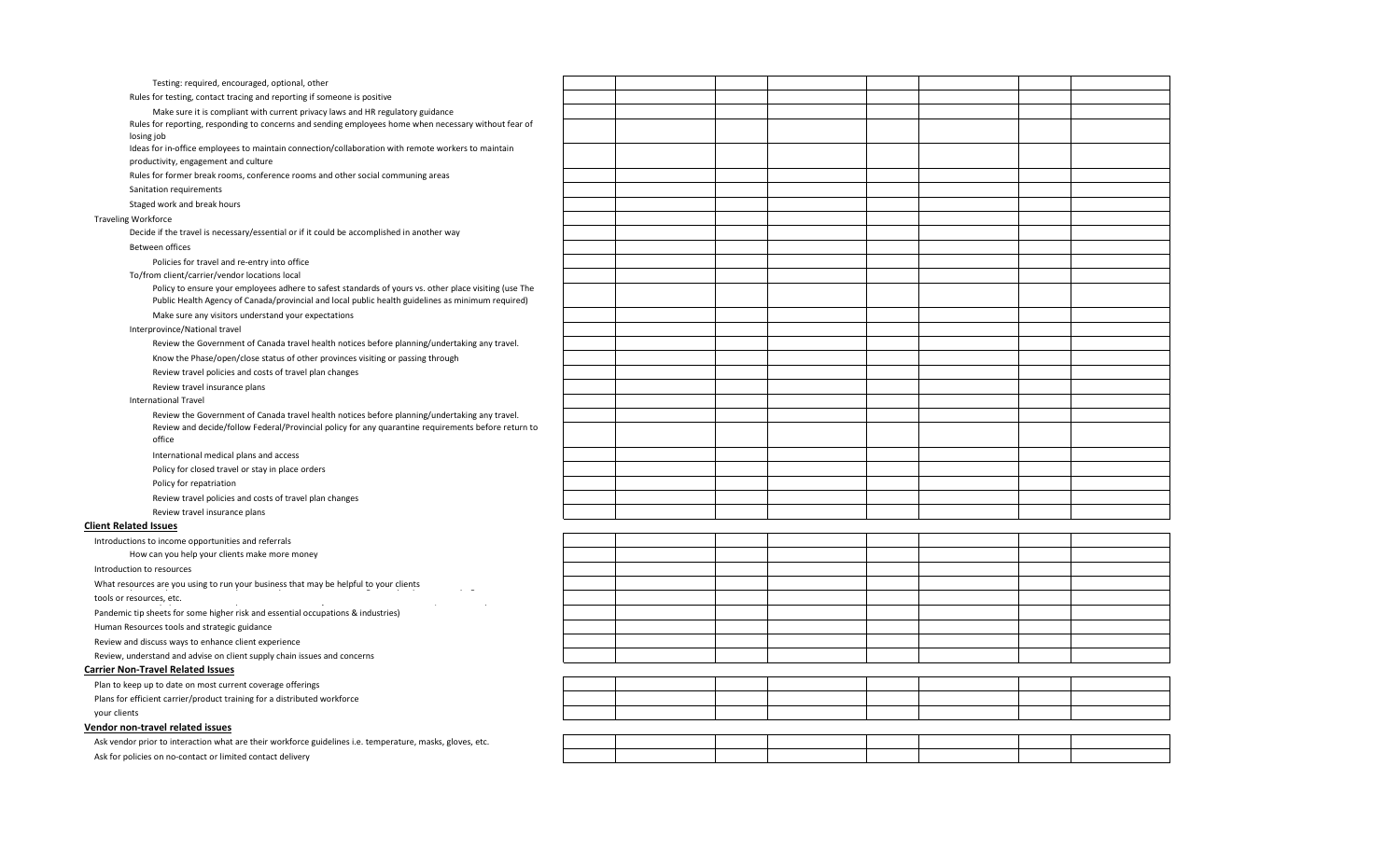| Confirm delivery options for office AND remote workforce                                                                                         |  |  |  |  |
|--------------------------------------------------------------------------------------------------------------------------------------------------|--|--|--|--|
| <b>Technology</b>                                                                                                                                |  |  |  |  |
| Update IT inventory of assets                                                                                                                    |  |  |  |  |
| Cyber security plan reviewed                                                                                                                     |  |  |  |  |
| Review access speeds for office and remote locations                                                                                             |  |  |  |  |
| Video capabilities                                                                                                                               |  |  |  |  |
| Review, define and train on collaboration tools and platforms                                                                                    |  |  |  |  |
| Stress test systems                                                                                                                              |  |  |  |  |
| Update password, encryption, phishing and other cybersecurity training and testing given new access devices                                      |  |  |  |  |
| How must the IT budget be reallocated for greater efficiency and enhanced client experience?                                                     |  |  |  |  |
| Addressing and instituting online learning systems now that people are culturally accepting of that style                                        |  |  |  |  |
| <b>Crisis Planning</b>                                                                                                                           |  |  |  |  |
| Internal - Review and update your plan                                                                                                           |  |  |  |  |
| Clients - Offer to review and update their plan                                                                                                  |  |  |  |  |
| Vendors - Ask for a copy of their plan                                                                                                           |  |  |  |  |
| Financial                                                                                                                                        |  |  |  |  |
| Assess new costs                                                                                                                                 |  |  |  |  |
| Review book of business and estimate potential revenue losses from exposure decreases, business failure, etc.                                    |  |  |  |  |
| Create new revenue streams that add value post COVID-19                                                                                          |  |  |  |  |
| Look for expense savings                                                                                                                         |  |  |  |  |
| Office lease review                                                                                                                              |  |  |  |  |
| Equipment lease review                                                                                                                           |  |  |  |  |
| Shore up funding sources, debt consolidation and financing                                                                                       |  |  |  |  |
|                                                                                                                                                  |  |  |  |  |
| Review all public funding grants and loans that may be advantageous for you or your clients                                                      |  |  |  |  |
| Update KPIs and monitor more frequently. Client count is king!                                                                                   |  |  |  |  |
| <b>Lean Systems thinking</b><br>$\epsilon = -\omega/\epsilon$                                                                                    |  |  |  |  |
| more efficient ways.                                                                                                                             |  |  |  |  |
| Innovation                                                                                                                                       |  |  |  |  |
| How will you use this opportunity to innovate?                                                                                                   |  |  |  |  |
| Communication                                                                                                                                    |  |  |  |  |
| Internal communication plan                                                                                                                      |  |  |  |  |
| Establish a plan for consistent leadership communication                                                                                         |  |  |  |  |
| Reactive resources for employees to pull information                                                                                             |  |  |  |  |
| Proactive communication plan for regular updates and check-ins                                                                                   |  |  |  |  |
| Establish ways to ensure consistent communication across teams and between colleagues                                                            |  |  |  |  |
| Do you have all cell phone numbers and other means to connect                                                                                    |  |  |  |  |
| Establish permissions to share cell phone numbers and for what uses and timeframes                                                               |  |  |  |  |
| Review cell phone, video chat, internet, wi-fi, etc. payment or reimbursement policy                                                             |  |  |  |  |
| Establish a plan for colleagues to maintain regular contact with each other                                                                      |  |  |  |  |
| Social and wellness checks for socially distanced and remote workforce                                                                           |  |  |  |  |
| Establish regular work communication timeframes                                                                                                  |  |  |  |  |
| External communication plan                                                                                                                      |  |  |  |  |
| Define your external communication plan for clients and prospects who may visit your office                                                      |  |  |  |  |
| Define your plan to provide information, blogs, resources and other digital content for clients and prospects<br>to consume                      |  |  |  |  |
| Video client experience. Identify clearly how video will play into the client experience on every video touch.<br>Differentiate and bring value. |  |  |  |  |